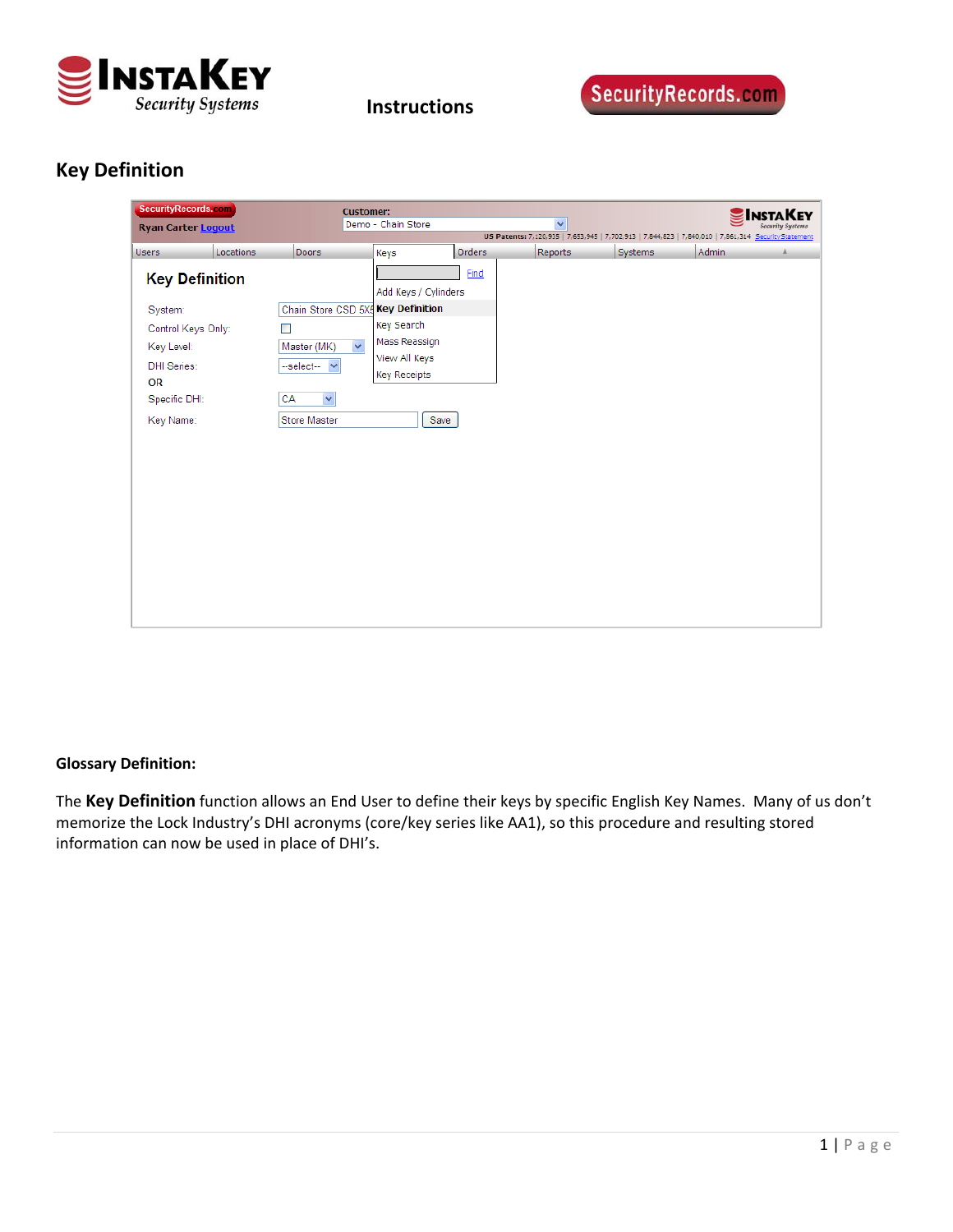

 **Instructions**

#### **Procedure:**

**Step 1:** Select the *System* from the available drop down box listing.

| SecurityRecords.com<br><b>Ryan Carter Logout</b> |            |                                                                                                                                                                               | <b>Customer:</b><br>Demo - Chain Store |              | $\checkmark$<br>US Patents: 7,120,935   7,653,945   7,702,913   7,844,823   7,840,010   7,861,314 Security Statement |                |       | <b>INSTAKEY</b> |
|--------------------------------------------------|------------|-------------------------------------------------------------------------------------------------------------------------------------------------------------------------------|----------------------------------------|--------------|----------------------------------------------------------------------------------------------------------------------|----------------|-------|-----------------|
| <b>Users</b>                                     | Locations. | Doors                                                                                                                                                                         | <b>Keys</b>                            | Orders       | <b>Reports</b>                                                                                                       | <b>Systems</b> | Admin | a.              |
| <b>Key Definition</b><br>System:                 |            | --select option--<br>--select option--<br>Chain Store CSD 5X5 MK (D04)<br>Chain Store Inc. 6-Pin MK (F01)<br>Chain Store Inc. 7-Pin MK (FE)<br>Chain Store Stores SKD (FJ,FK) |                                        | $\checkmark$ |                                                                                                                      |                |       |                 |

**Step 2:** Select the *Key Level* for which you want to name. For example, Great Grand Master (GGMK), Grand Master (GMK), Master (MK), or User (UK).

NOTE: If you want to name only Control Keys, please check the *Control Keys Only* toggle box. This selection will default the *Key Level* automatically to match the available Control Key Level for naming.

If the "Replace Existing Names" field populates, then you have already input an English name for this selection. Check the toggle box to replace the current English name and click **Save**.

| SecurityRecords.com       |           |                                                                                                        | <b>Customer:</b><br>v |        |         |                |                                                                                                     | <b>INSTAKEY</b> |
|---------------------------|-----------|--------------------------------------------------------------------------------------------------------|-----------------------|--------|---------|----------------|-----------------------------------------------------------------------------------------------------|-----------------|
| <b>Ryan Carter Logout</b> |           |                                                                                                        | Demo - Chain Store    |        |         |                | US Patents: 7,120,935   7,653,945   7,702,913   7,844,823   7,840,010   7,861,314 SecurityStatement |                 |
| <b>Users</b>              | Locations | Doors                                                                                                  | Keys                  | Orders | Reports | <b>Systems</b> | <b>Admin</b>                                                                                        |                 |
| <b>Key Definition</b>     |           |                                                                                                        |                       |        |         |                |                                                                                                     |                 |
| System:                   |           | Chain Store CSD 5X5 MK (D04) V                                                                         |                       |        |         |                |                                                                                                     |                 |
| Control Keys Only:        |           | ☑                                                                                                      |                       |        |         |                |                                                                                                     |                 |
| Key Level:                |           | Master (MK) $\vee$                                                                                     |                       |        |         |                |                                                                                                     |                 |
| Key Name:                 |           | <b>Master Control</b>                                                                                  | Save                  |        |         |                |                                                                                                     |                 |
| Replace existing names    |           | unchecked = label only selected blanks.<br>checked = apply to all selected, overwriting current labels |                       |        |         |                |                                                                                                     |                 |
|                           |           |                                                                                                        |                       |        |         |                |                                                                                                     |                 |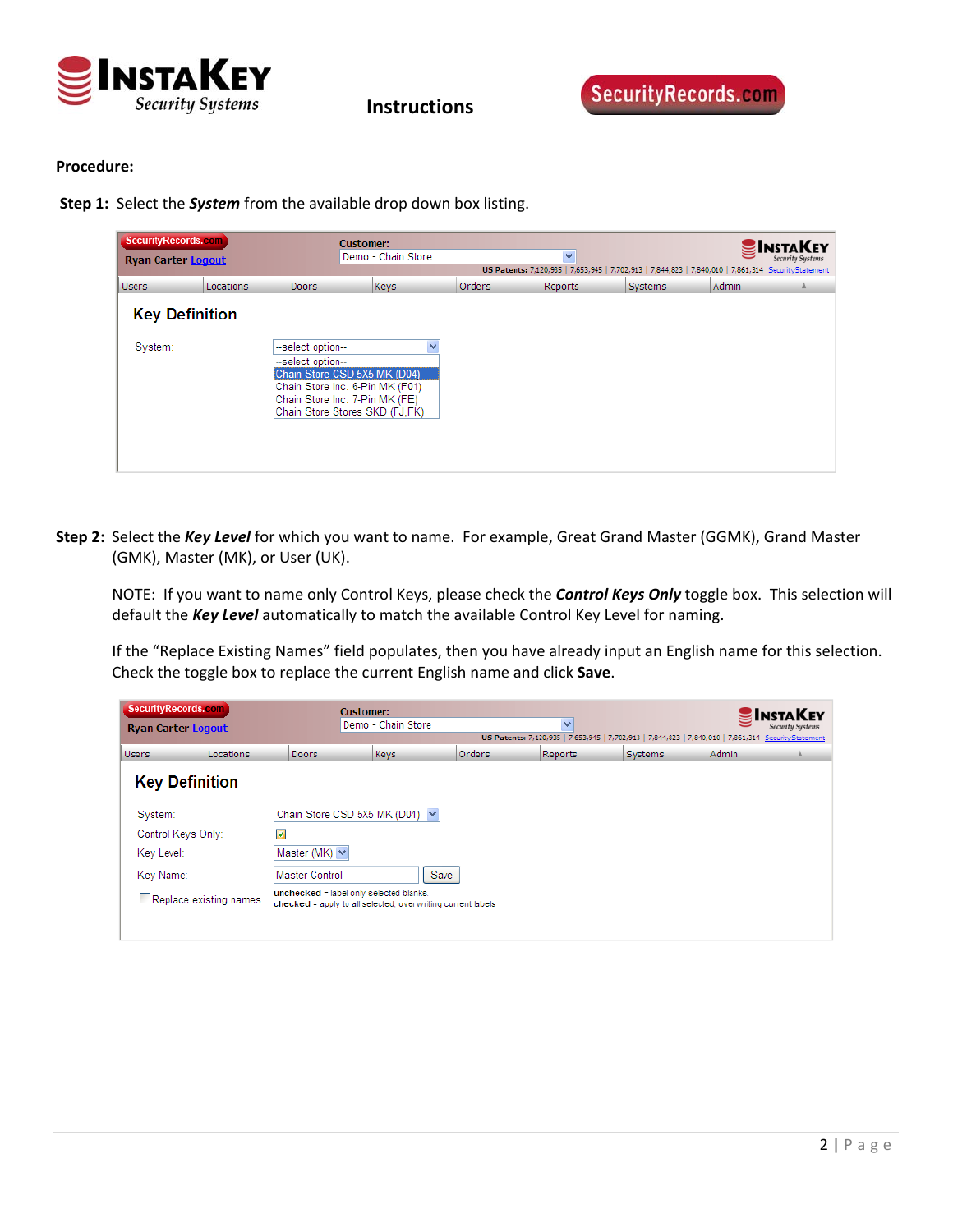

 **Instructions**

**Step 3:** Once the *Key Level* has been selected, you can either name by *DHI Series* or by *Specific DHI*.

The *DHI Series* selection will allow an End User to choose "*All in Level*" which allows the End User to template group key names (i.e. Master Keys AA‐BB = Store Master). This selection would rename all Masters to "Store Master". Secondly, if "Level #" is selected, this group of keys would be renamed (i.e. AA1 or 1AA = level "1", and would then all DHI's in the keying chart = Front Door Only).

Note: Again, if the "Replace Existing Names" field populates, then you have already input an English name for this selection.

*DHI Series* Example:

| SecurityRecords.com<br><b>Ryan Carter Logout</b> |                        |                                         | <b>Customer:</b><br>Demo - Chain Store<br>$\checkmark$      |        |                | <b>INSTAKEY</b><br><b>Security Systems</b><br>US Patents: 7,120,935   7,653,945   7,702,913   7,844,823   7,840,010   7,861,314 Security Statement |        |  |
|--------------------------------------------------|------------------------|-----------------------------------------|-------------------------------------------------------------|--------|----------------|----------------------------------------------------------------------------------------------------------------------------------------------------|--------|--|
| <b>Users</b>                                     | Locations              | Doors                                   | <b>Keys</b>                                                 | Orders | <b>Reports</b> | Systems                                                                                                                                            | Admin. |  |
| <b>Key Definition</b>                            |                        |                                         |                                                             |        |                |                                                                                                                                                    |        |  |
| System:                                          |                        | Chain Store CSD 5X5 MK (D04) ~          |                                                             |        |                |                                                                                                                                                    |        |  |
| Control Keys Only:                               |                        |                                         |                                                             |        |                |                                                                                                                                                    |        |  |
| Key Level:                                       |                        | User Key (UK) $\vee$                    |                                                             |        |                |                                                                                                                                                    |        |  |
| <b>DHI Series:</b>                               |                        |                                         |                                                             |        |                |                                                                                                                                                    |        |  |
| <b>OR</b>                                        |                        |                                         |                                                             |        |                |                                                                                                                                                    |        |  |
| Specific DHI:                                    |                        | --select-- V                            |                                                             |        |                |                                                                                                                                                    |        |  |
| Key Name:                                        |                        | LP Office Only                          | Save                                                        |        |                |                                                                                                                                                    |        |  |
|                                                  | Replace existing names | unchecked = label only selected blanks. | checked = apply to all selected, overwriting current labels |        |                |                                                                                                                                                    |        |  |

#### *Specific DHI* Example:

| SecurityRecords.com<br><b>Ryan Carter Logout</b> |           |                        | <b>Customer:</b><br>Demo - Chain Store<br>$\checkmark$ |        |                                                                                                      | <b>NSTAKEY</b> |              |  |
|--------------------------------------------------|-----------|------------------------|--------------------------------------------------------|--------|------------------------------------------------------------------------------------------------------|----------------|--------------|--|
|                                                  |           |                        |                                                        |        | US Patents: 7,120,935   7,653,945   7,702,913   7,844,823   7,840,010   7,861,314 Security Statement |                |              |  |
| <b>Users</b>                                     | Locations | <b>Doors</b>           | Keys                                                   | Orders | Reports                                                                                              | Systems        | <b>Admin</b> |  |
| <b>Key Definition</b>                            |           |                        |                                                        |        |                                                                                                      |                |              |  |
| System:                                          |           |                        | Chain Store CSD 5X5 MK (D04) ~                         |        |                                                                                                      |                |              |  |
| Control Keys Only:                               |           |                        |                                                        |        |                                                                                                      |                |              |  |
| Key Level:                                       |           | User Key (UK) $\vee$   |                                                        |        |                                                                                                      |                |              |  |
| DHI Series:                                      |           | --select-- Y           |                                                        |        |                                                                                                      |                |              |  |
| <b>OR</b>                                        |           |                        |                                                        |        |                                                                                                      |                |              |  |
| Specific DHI:                                    |           | 2CA<br>×               |                                                        |        |                                                                                                      |                |              |  |
| Key Name:                                        |           | Employee Entrance Only |                                                        | Save   |                                                                                                      |                |              |  |